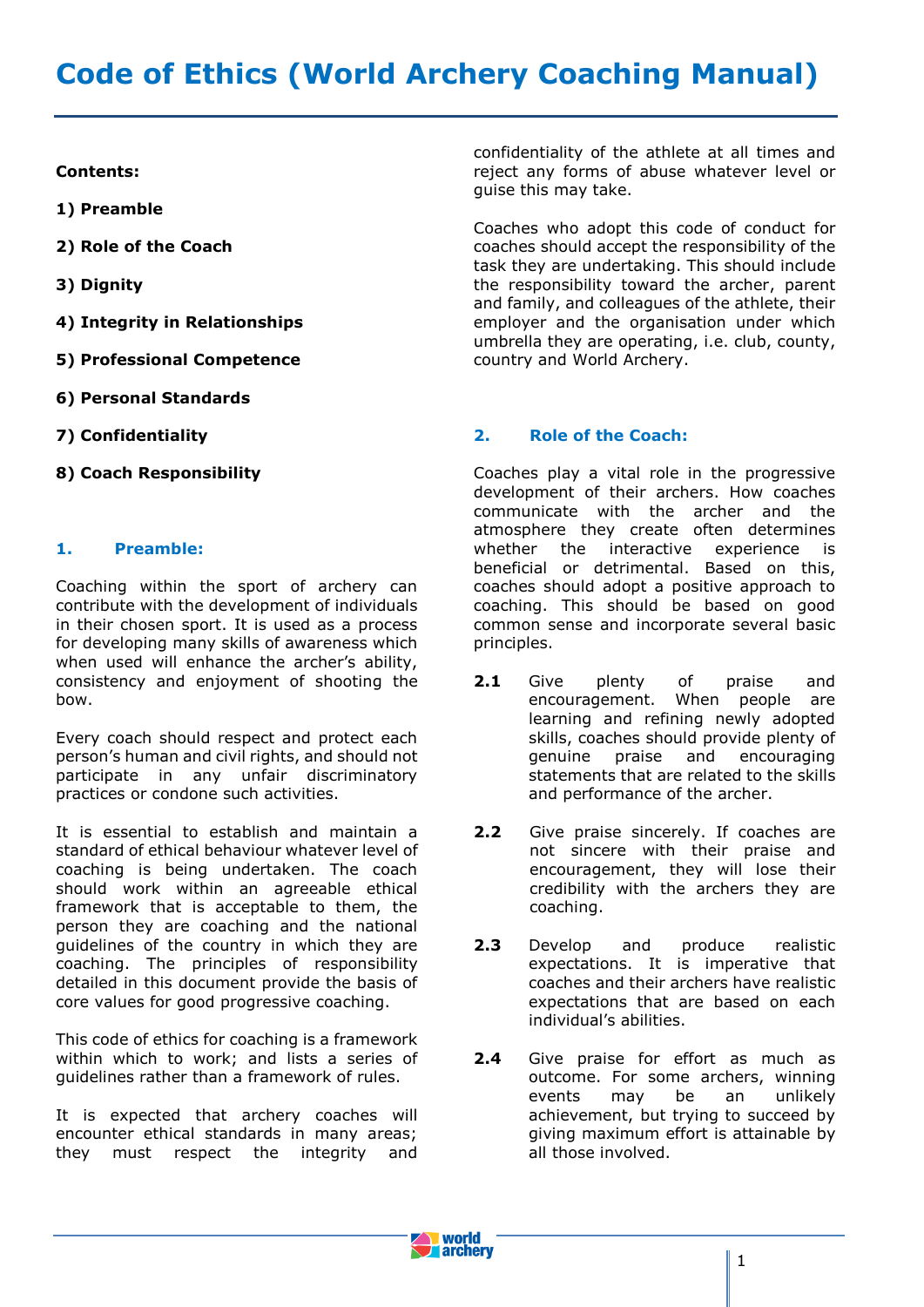- **2.5** Give praise for correct techniques and performance, not just outcome. Coaches should remember to encourage archers to improve their skills, they should also provide encouraging feedback to the archer when they have produced a good technique but are less than successful with the result. Winning at the expense of skill development will lead to failure at the more advanced levels of archery participation.
- 2.6 Employ a 'sandwich' approach to correcting mistakes. Such an approach focuses on providing a corrective instruction sandwiched between two positive and encouraging statements.
- 2.7 Coaches should adopt a positive and genuine approach to coaching.
- 2.8 A coach should help archers set realistic but challenging and attainable goals.
- **2.9** Coaches should ensure that training and practice are enjoyable and always end on a positive note.
- 2.10 Coaches should not expect children or juniors to perform as miniature adults but give consideration to their age, physical attributes and ability.
- 2.11 Coaches should help archers to define success by achieving personal goals that have been set by mutual discussion and agreement. These goals should be recorded so that they can be referred to through the progression of improvement and time.

**3. Dignity:**

Safeguarding the dignity of the individual is a fundamental requirement of being a coach.

There shall be no discrimination between participants on the basis of race, sex, ethnic origin, religion, philosophical or political opinion, marital status or any areas that would be offensive or cause an aggravation to any person the coach is likely to come in contact with.

- **3.1** No practice constituting any form of physical or mental injury to the participants will be tolerated. All doping practices at all levels are strictly prohibited. Any form of inducement to indulge in, or partake in, any drug abuse will be contradictory to the Code of Conduct for Coaches.
- **3.2** All forms of harassment or abuse against participants or spectators; be it physical, mental, professional or sexual, are prohibited.

# **4. Integrity in Relationships:**

Coaches must not encourage archers to violate the rules laid down by the official organisation/federation governing that activity. They should actively condemn any such action and encourage archers to adhere to, and abide by the spirit of the rules.

- **4.1** Coaches should not compromise their archer's integrity by condoning any activity that would present an unfair advantage. The coach must encourage and actively pursue measures that progressively develop performance improvement in a safe and considerate manner and one that which will not jeopardise the archers' well-being for future performances.
- **4.2** It is the coaches' responsibility to ensure training and programmes they follow are directly relevant to the archer and that they are in accordance with the age, ability and experience of the archer and will not cause any incapacitation.

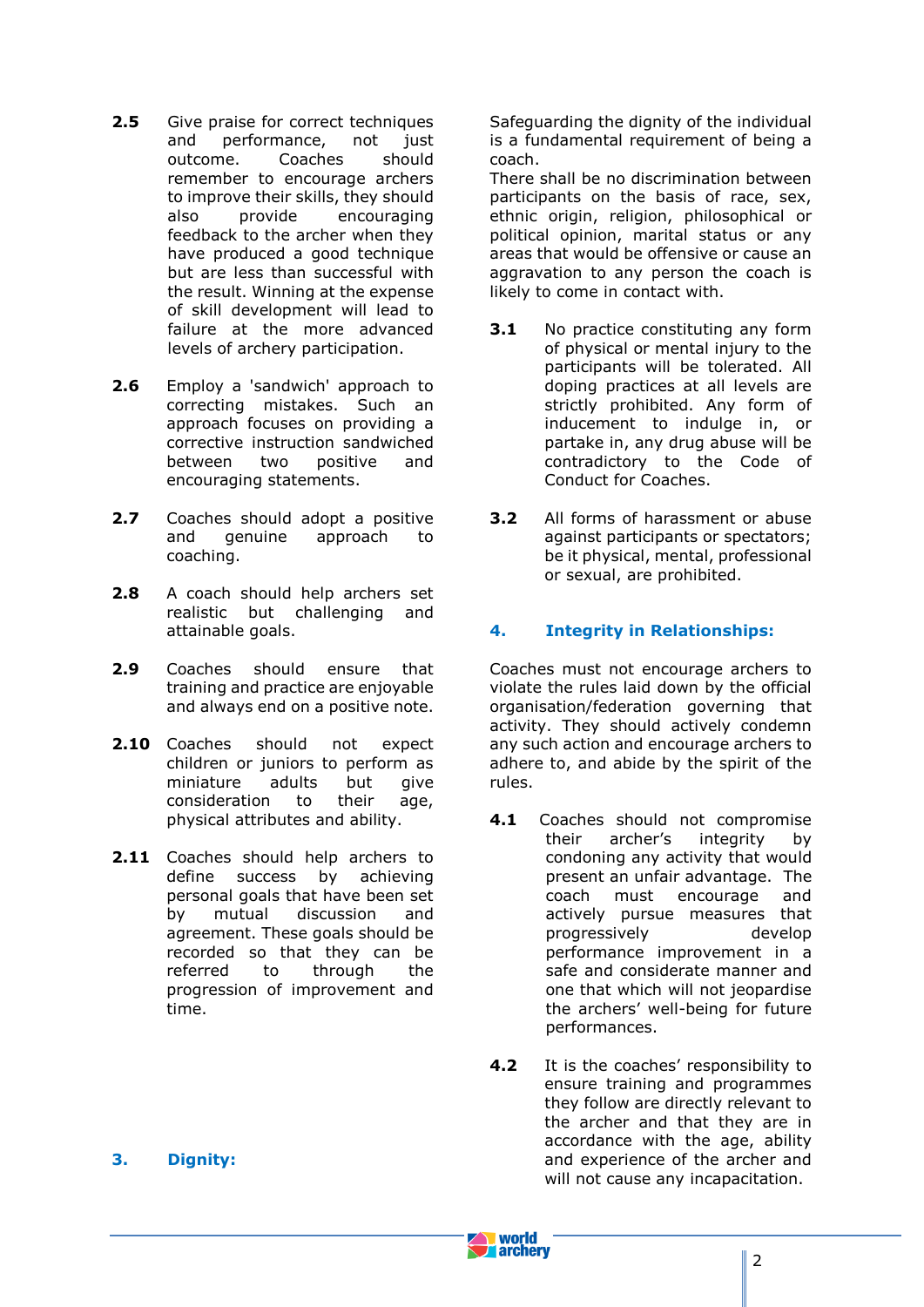- **4.3** The coach should be responsible for the conduct of their archers and must discourage any behaviour that would bring them, the archer or sport into disrepute, whether this is in training, travel or competition.
- **4.4** Coaches must treat all opponents with respect whether it is in victory or defeat, and should encourage their archers to act similarly. It is the coaches' duty to prepare their archer to respond to success and defeat in a cordial and dignified manner.
- **4.5** Coaches must be able to present any evidence of documented qualifications on request and must not refer to or display any item that falsely implies any sponsorship or accreditation qualifications.

## **5. Professional Competence:**

The coach should take the limits of their knowledge and capacity into account; and should not assume responsibility if they are not sufficiently prepared for the task at hand.

- **5.1** The coach should recognise and accept when it is necessary or appropriate to refer their archer to other coaches or sport specific specialists for further development. It is also their responsibility, where appropriate, to verify the competence of the person or organisation to which they are referring their archer.
- **5.2** Competence to coach should normally be verified by documented qualifications, or documented evidence of performance. Competence cannot be inferred solely from prior experience.
- **5.3** The coach must refrain from working in an environment that is unsafe or jeopardises the safety,

or wellbeing, of their archers or other participants.

**5.4** Coaches should actively seek ways of improving their personal and/or professional development; they have a responsibility to themselves and their archers to improve their own ability and effectiveness.

## **6. Personal Standards:**

Personal appearance is a matter of individual preference and culture but a coach should project an image of cleanliness and efficiency; and not project an image that would offend either onlookers or the archers being coached.

- **6.1** Coaches must be aware of, and project an image of high standards of coaching to their archer, their archers parents and families, other coaches, spectators, officials and all other persons that may be in the vicinity or able to observe any activity being undertaken.
- **6.2** Coaches should never smoke when they are conducting a coaching or training session.
- **6.3** Coaches should not drink any alcohol just prior to conducting a coaching session. It may affect their decisions or competence to coach and may compromise the safety of the archers or spectators of the session. It may also be offensive to archers to smell alcohol on the breath of the person they are being coached by, and breathing out alcoholic fumes does not portray a very good image of a coach in charge of an important training session.

## **7. Confidentiality:**

When a coach has a good working relationship with an archer it is inevitable that a great deal of confidential

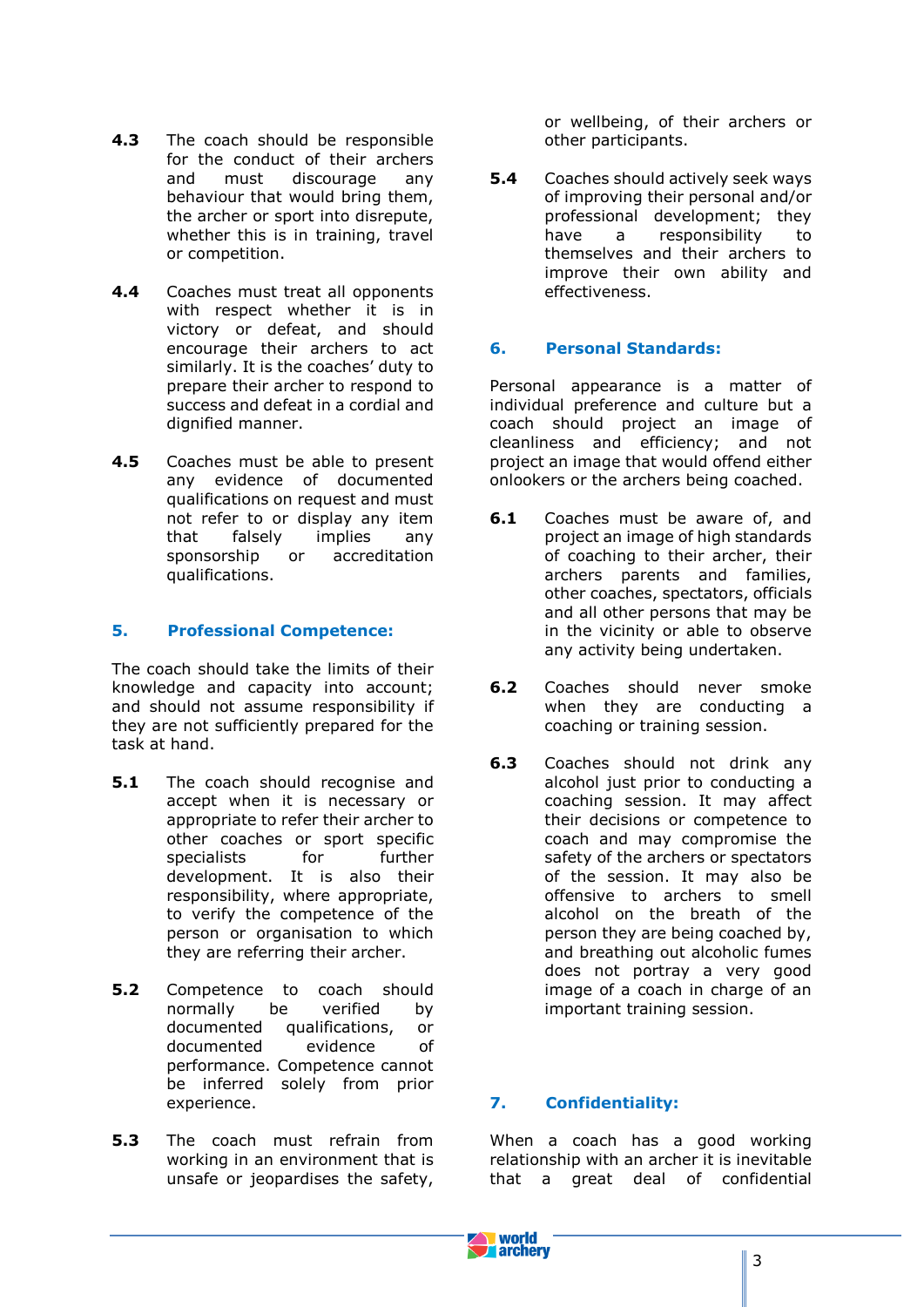information is interchanged and sometimes recorded. It is imperative that the coach and archer agree on which of this data is regarded as confidential, this confidential information must not be divulged to any person or persons without the express approval of the archer/parent or guardian.

Coaches must not disclose information entrusted to them in confidence. Any disclosure of information must not be for personal gain or benefit, nor be undertaken maliciously to damage the reputation of any person or organisation.

Some person, persons or organisations may have a need/right to have knowledge of some of this confidential information. It may fall on the coach to decide whether the disclosure of such information is in the best interest of the archer or sporting organisation. Some examples are listed below:

- Performance information for team or competition selection.
- Disclosure of information to doctors, the athlete's parents or family where the health or safety of the athlete may be in jeopardy.
- Disclosure of information to protect children or vulnerable adults from abuse.
- Disclosure of information for legal or disciplinary requirements.

# **8. Coach Responsibility:**

The basis of responsible coaching carries the expectation that activities carried out by coaches will be beneficial to the archers they are coaching, and to the sport in which they partake. The implementation of this coaching activity is to improve the archer's performance and at the same time minimising the risk of injury by ensuring their knowledge is current and all their training programmes are well prepared.

8.1 The coach should recognise and acknowledge their limitations and work within these limitations. They should accept the responsibility to refer their archer to other coaches or sports specific experts who have more advanced knowledge than themselves, and work with these people to enhance their archer's well-being and/or performance.

- **8.2** The coach should strive to enhance their knowledge and coaching skills through research and personal learning projects, and to ensure their training programmes enhance their archer's well-being and/or performance and does not harm or hinder them in any way.
- **8.3** The coach must be responsible for their archer or team and themselves in the pursuit of professional competence both in training and competition through well balanced and appropriate training programmes.
- **8.4** The coach must ensure that all training exercises and training programmes are appropriate for the person they have been designed for, and take into consideration, age, health, ability and experience of that person.
- **8.5** The coach must take into consideration the individuality and ability of each team member when constructing training exercises or training programmes.
- **8.6** The coach must constantly monitor their archer's physical and mental condition and take the necessary or appropriate action, and to take this into consideration when overseeing training exercises or constructing training programmes.
- **8.7** The coach must be aware of every day pressures the archer may have, such as; educational, occupational, and family or financial, and adapt their actions, instructions and training programmes accordingly.